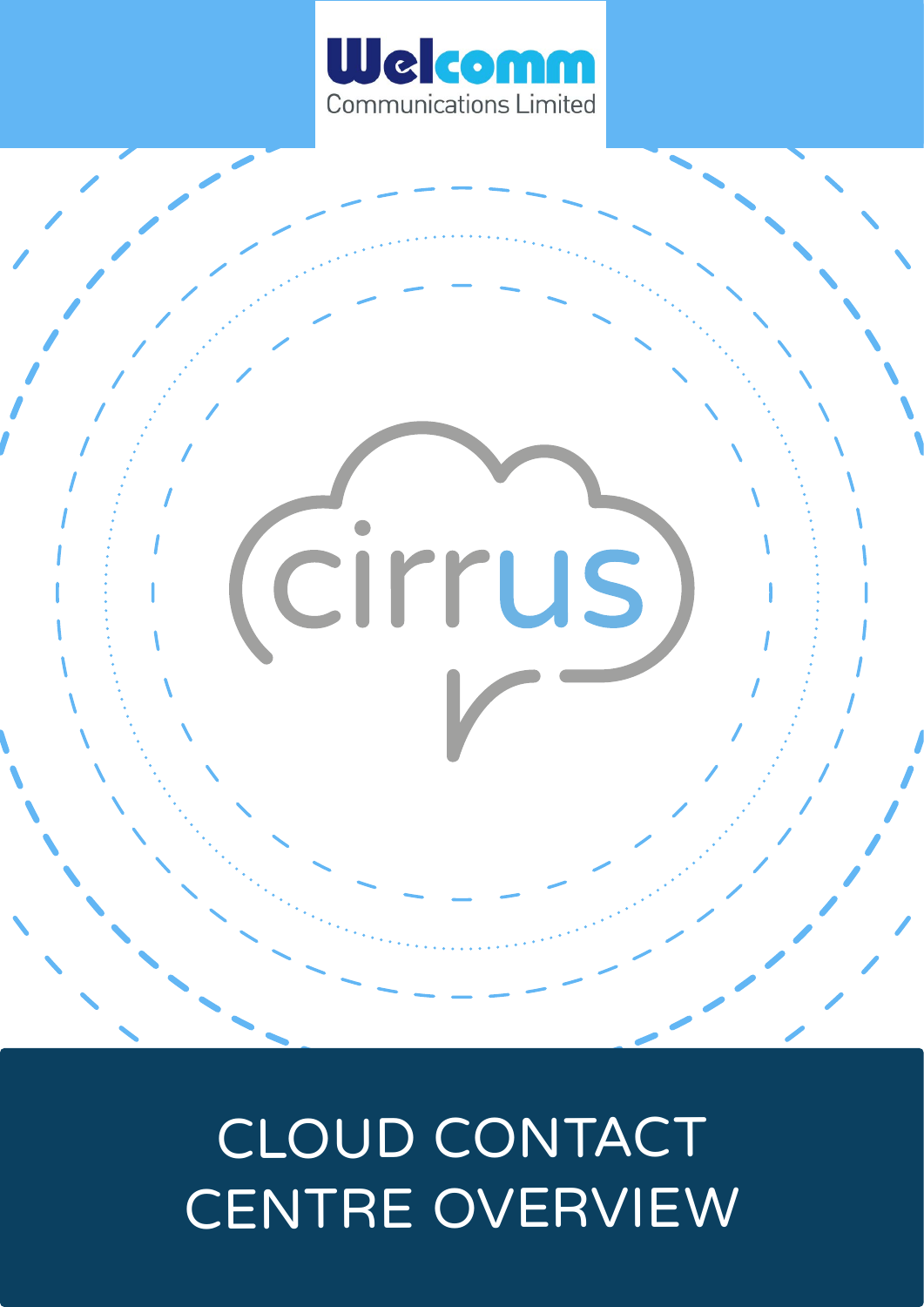# Why Cirrus?



**In a world dominated by mobility and the consumerisation of technology, users demand an effortless experience. They want to use twitter, web chat, email, SMS, Facebook and cleverly routed calling to connect. As customers have become channel agnostic, the medium for communication has become less important than the convenience of use and the immediacy of response.**

Cirrus is not just another contact centre provider. We're different. Our investment in unique technologies and contact centre people, means we don't just understand the operational and commercial challenges you face, but the outcomes you want to achieve. We specialise in delivering contact centre transformation and we are confident that no other contact centre platform vendor in the UK has more experience.

Our technology allows users to connect with customers anytime, from anywhere; effortlessly managing interactions across multiple channels. We live by our reputation and are recognised as one of the most innovative cloud-based telephony and virtual contact centre solutions; providing personalised customer journeys, every time.

**Communications Limited** 

Delivering excellent customer outcomes is simple with Cirrus. However, we also know that a contact centre needs to be efficient and deliver a return on investment. We work with you to deploy our technology in a way that optimises your environment; allowing you to choose the capabilities that best suit your business.

When it comes to pricing we believe in transparency and simplicity. Cirrus customers can tightly control costs in a dynamic contact centre environment, using our flexible licensing model. Based on concurrent users and calculated daily, you can scale up or down rapidly, without incurring penalties.

When designing our platform, we placed ease of integration at the heart of the system. The result is a cloud solution that integrates quickly and easily with any website, CRM or back-office application; without the usual systems integration costs. Our approach to network management, business continuity and disaster recovery is also a little different to what you might expect. In short, we are a true cloud provider.

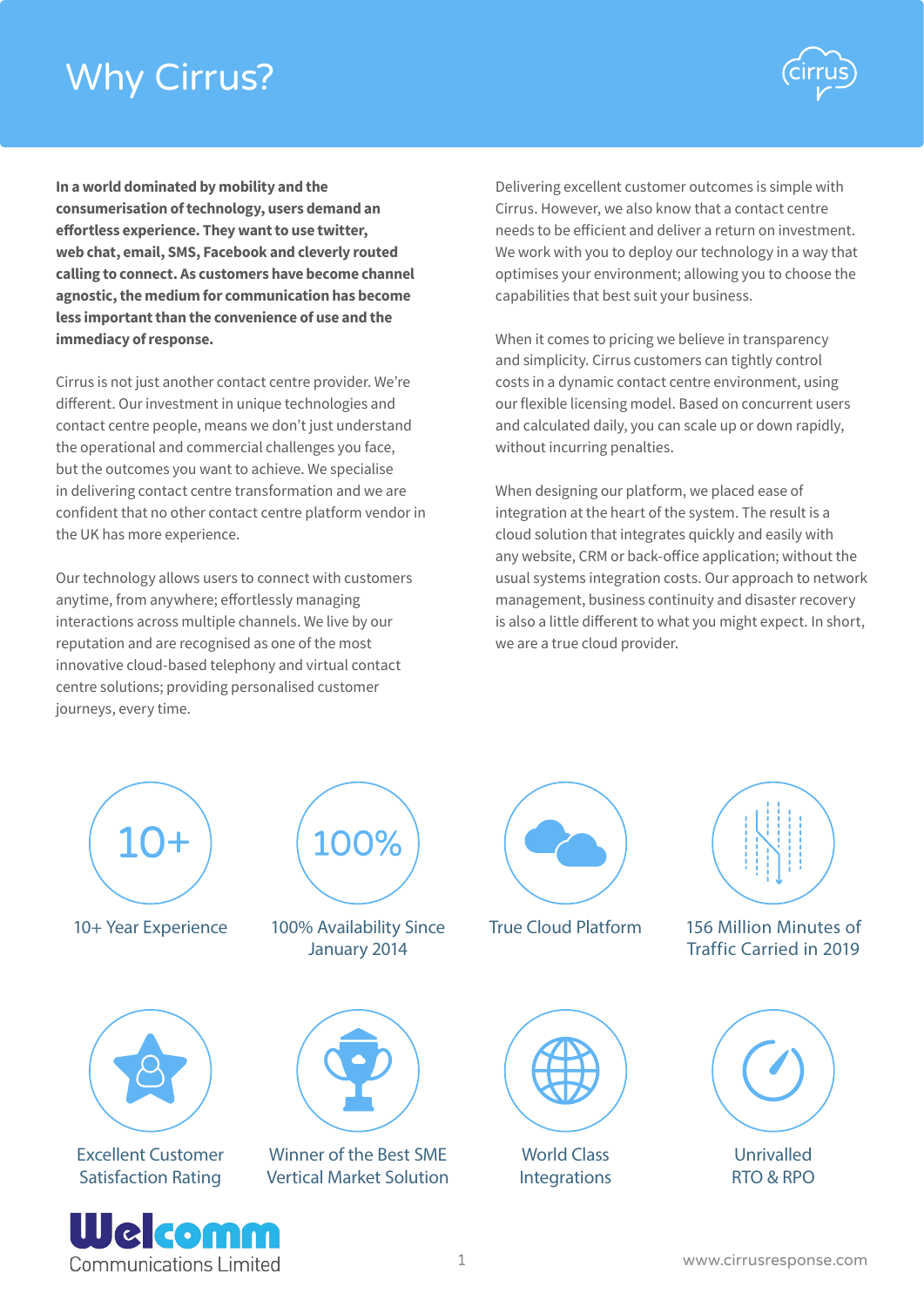# Outcome Driven



**Our technology is a key differentiator, but it's not what defines us as a company. Many contact centre technology vendors can tick a box against a list of requirements, but few can equal our experience, and none can match our culture.**

We are 100% committed to the contact centre. Run by contact centre people, for contact centre people, we are focussed solely on delivering business outcomes for customers. Our subject matter experts are on hand from

the very beginning to develop a solution to meet your Day One requirements and our customer success team is there to ensure a long-term return on your investment in Cirrus.

As your objectives evolve over time, we'll be there with detailed traffic flow analysis and best-practice recommendations to ensure you continue to generate process efficiencies and deliver a great customer experience.



# Connected Technology

Leverage our connected technology stack to explore new ways of working; risk free and at minimal cost. Create new services quickly and easily in your personal sandbox and take them for a test drive. For more complex configurations, our experts are available to lend a hand. It's all part of the service.

Everything you might need is already live and connected to the network. There is no additional software to install, no servers to provision or racks to commission. You have access to instant provisioning and near limitless scalability; you just pay for the licences\* you use.

\*Concurrent voice system integration qualifier.

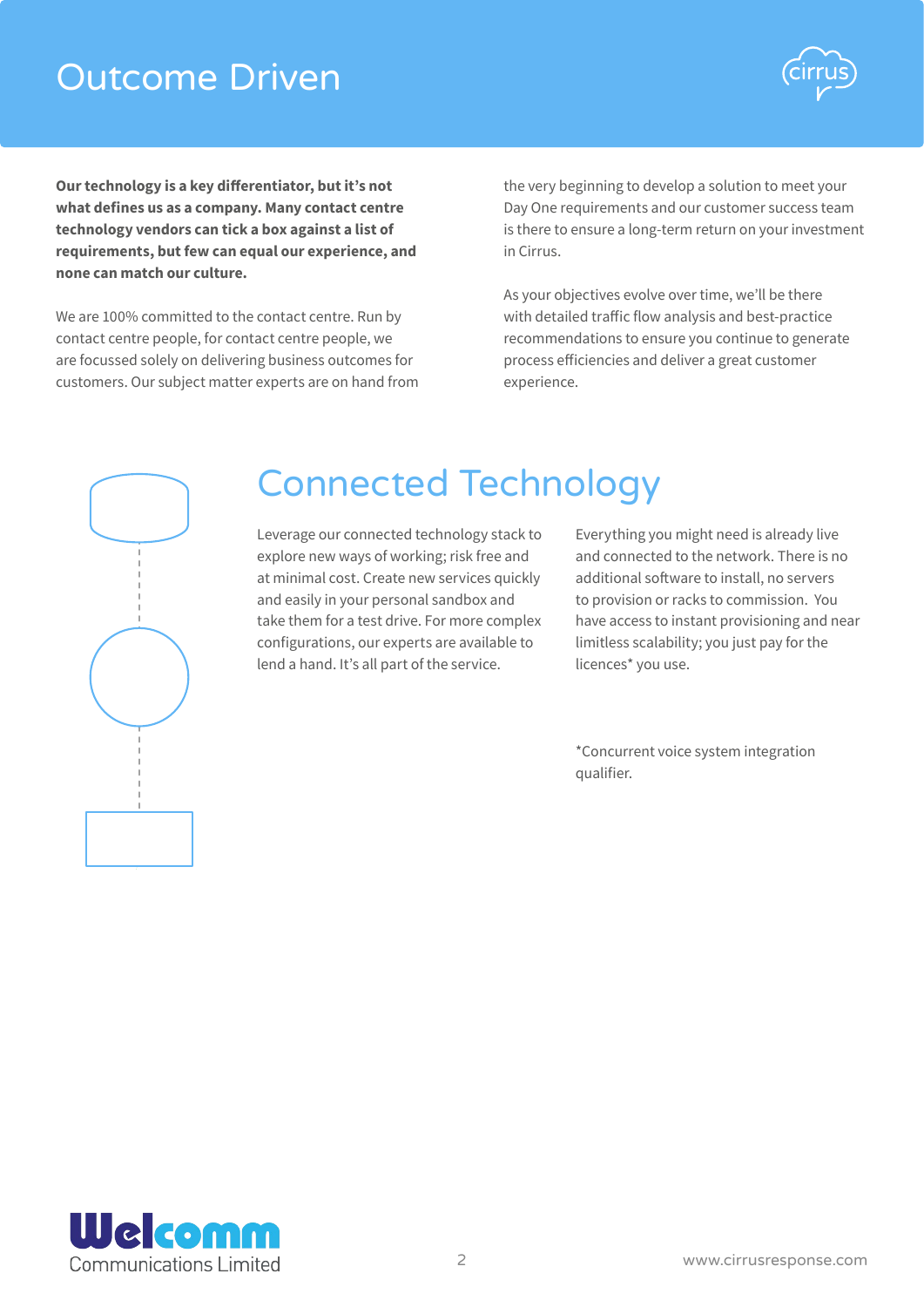# Open APIs



**Most on-premises solutions evolve over time. For example, the call recording or workforce management tools you used when you first installed your Mitel or Avaya solution may have been upgraded or replaced in the interim. This may have left you with a complex support matrix, incorporating a range of service providers and contract dates.**

What many cloud service providers won't tell you is that when you choose their service, you will have no choice but to use their connected technology. This may mean having to terminate early on some of the systems you use in conjunction with your PBX and you may be forced into an unnecessary business process change.

At Cirrus, we have an Open approach to working with all 3rd party systems, whether we have worked with them before or not. As long as they use Open APIs and we are able to integrate, we will undertake this work as part of the project. We won't force you to change if you don't want, enabling you to fully realise a return on your investment in legacy systems.

All of our systems integration and development work is carried out in the UK, with a turnaround time measured in weeks, not months. If you want to keep your existing call recording and routing systems, but would prefer to outsource the management to Cirrus, we'll bring it all under the umbrella of our master services agreement.

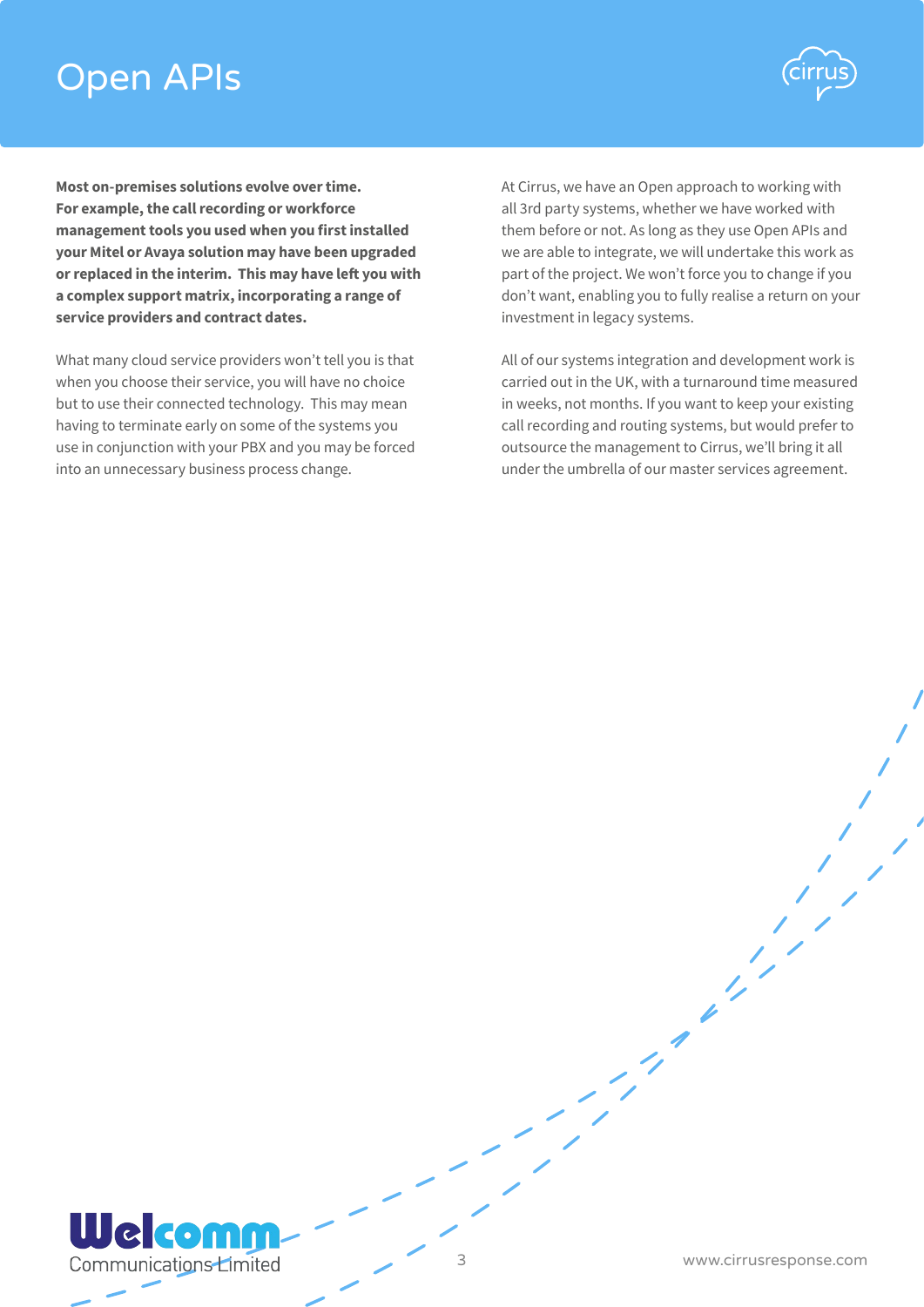# Smart Deployment



**As you may have already guessed, we like to do things a little different. A traditional deployment goes something like this: build the system, make a few test calls, train the users (much of which will be forgotten), wait until its quiet then switch over and hope for the best.**

The trouble with this approach is that hope is not a strategy. It's a high-risk approach that can have catastrophic effects if anything goes wrong; especially if the roll-back plan involves switching circuits back to the legacy system. If you were designing a process from the beginning, this is not what you would do. Neither would we.

Over the years, we have successfully deployed hundreds of new systems and services. This has led to the development of our smart deployment strategy. Rather than waiting for a quiet time, we want you to migrate when you're busy. This is when you will have the most contact centre and IT staff available to provide support.

First of all, we will have decoupled the pain of telephone line switchovers from the project by having your lines ported (or pointed) to our cloud platform long before the planned go-live date. Calls would be delivered back to your existing system and we would simply sit as an overlay.

Of course, functional and load testing will have taken place. However, we aim to reduce the time between training and go-live by training agents on the day of the launch. We typically take a group of agents aside and conduct a 20-minute training session before getting them back to their desks and straight on to the Cirrus platform, handling live calls.

The test group only will be using the new system, all other agents will be using the legacy system, so there is no hard cut-over. We continue to migrate users a group at a time, until your entire contact centre is using the Cirrus platform. This is a low-risk approach with little or no impact on customer calls.



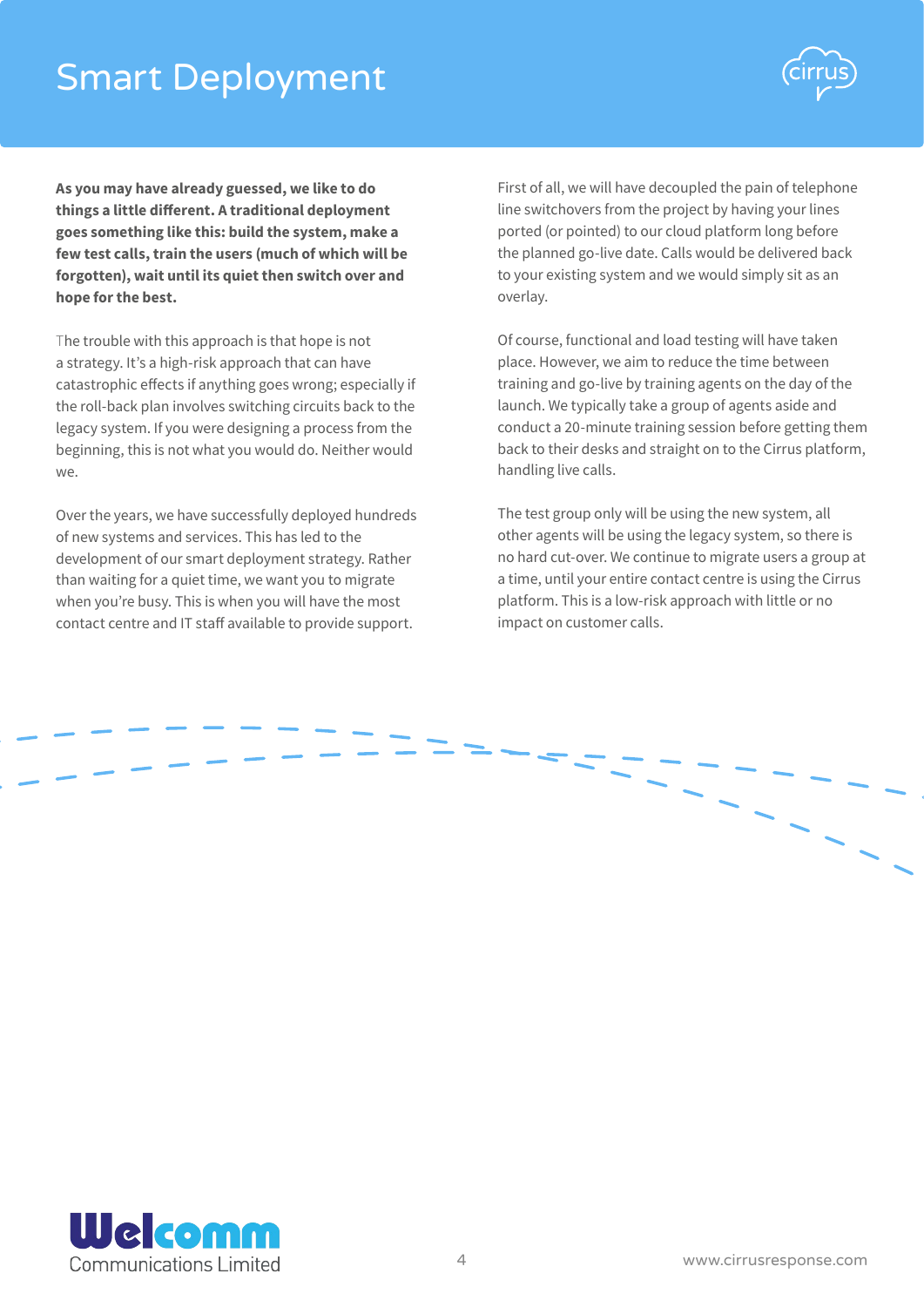# True Cloud



**Not all cloud solutions are created equal. In fact, not all cloud solutions are cloud at all. Some "cloud" service providers are actually providing a hosted solution. In some instances, this is a hybrid hosted and on-premises solution dedicated to an individual customer deployment.**

Some of these hosted platforms operate with legacy resilience methods, based on Active and Standby servers (typically across two data centres) with SIP trunks split across the two halves of the system. If the Active system fails, services are redirected to the Standby system, with a typical RTO of 30-60 minutes. This is not true cloud.

The [Cirrus Cloud](http://www.cirrusresponse.com/cloud-contact-centre) is a single platform instance that is live for every customer across three data centres, providing greater resilience. Contact centre traffic is live across all three data centres at all time and agents are connected to all three data centres simultaneously.

Calls are load-balanced across the three data centres, based on their origin or destination. There is no single point of failure within the system and data is synchronised across all three data centres every 100ms.

**The unique design of the Cirrus platform means we can guaranteed 99.999% uptime and deliver industryleading RTO and RPO of just 60 seconds.**

# Business Transformation



**Communications Limited**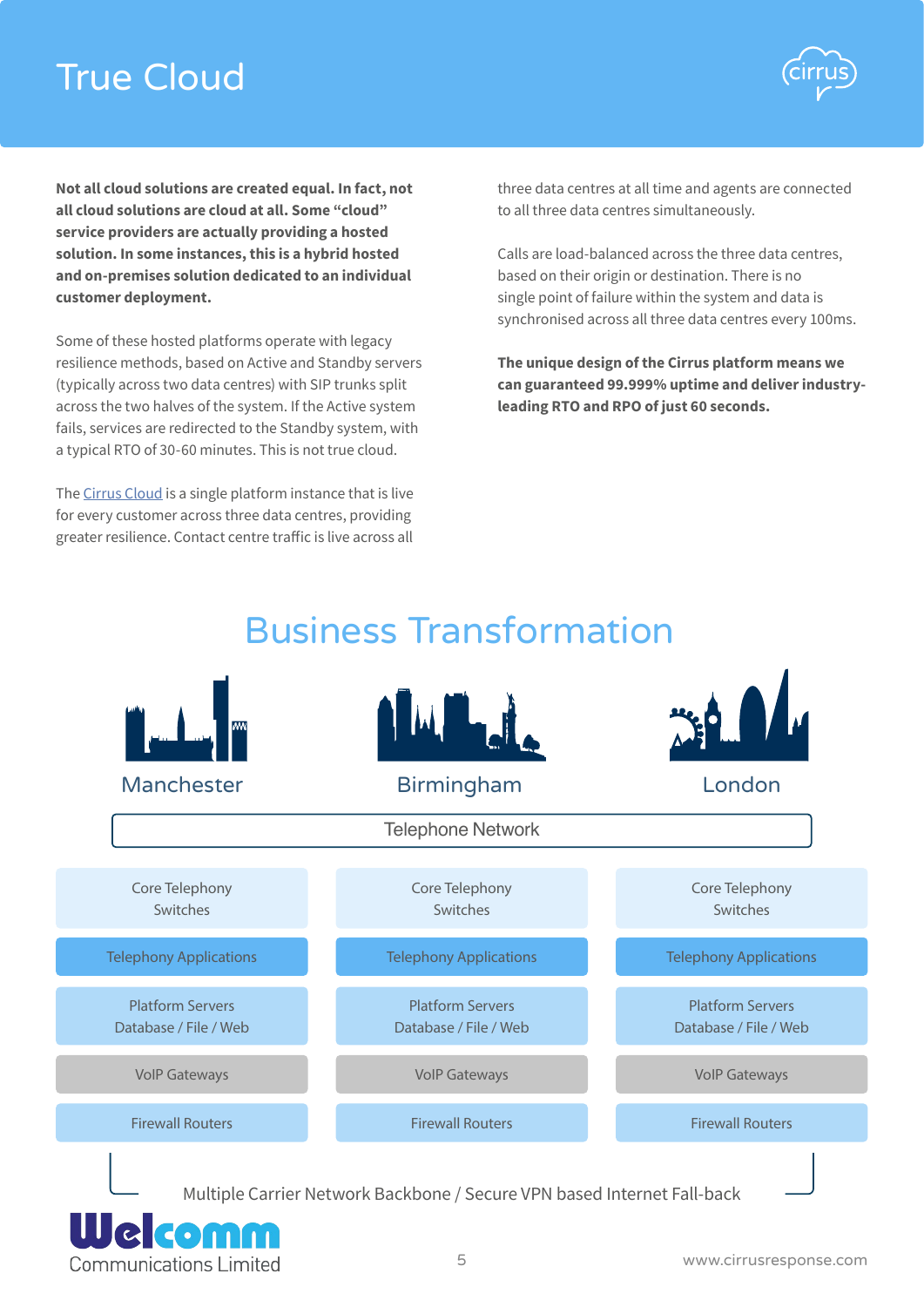# The Cirrus Cloud Contact Centre







**Connected Agent Applications** come with comprehensive Supervisor and Wallboard functions and integrate with multiple data management systems. Smartphone support for IOS and Android comes as standard, enabling users with cloud access via a mobile app. Plus, there's centralised cost management, call recording and corporate identity (CLI) presentation, even when calling from the mobile.

**One-Click Provisioning** of our hyper-scale cloud is delivered via an always-on service, with elastic scalability for instant flex-up and down when needed.



**Open Standards APIs** enable seamless integration with a wide variety of CRM, ERP and WFM systems, plus any web-based API for call routing and two-way business processes.

**ISO27001 certification** and use of Tier 1 data centres mean we already adhere to the most rigorous security compliance regulations. Add to that the PCI DSS Level 1 applications, our Cyber Essentials Plus and the up and coming GDPR legislation and you have a secure service to rival anything in the industry.



**Advanced Routing** saves customers time during busy periods; making routing decisions based on CLI or contextual CRM data, or providing Self Service functionality as an alternative. Omni-channel functionality, including SMS, Chat and Email, provides near and non-real-time communications, allowing Agents to handle multiple conversations simultaneously



**The Cirrus portal** offers multiple levels of reporting and management data. It provides everything from basic summary call reports to full cradle-to-grave web logs of every button click, menu path, spoken prompt and agent action.

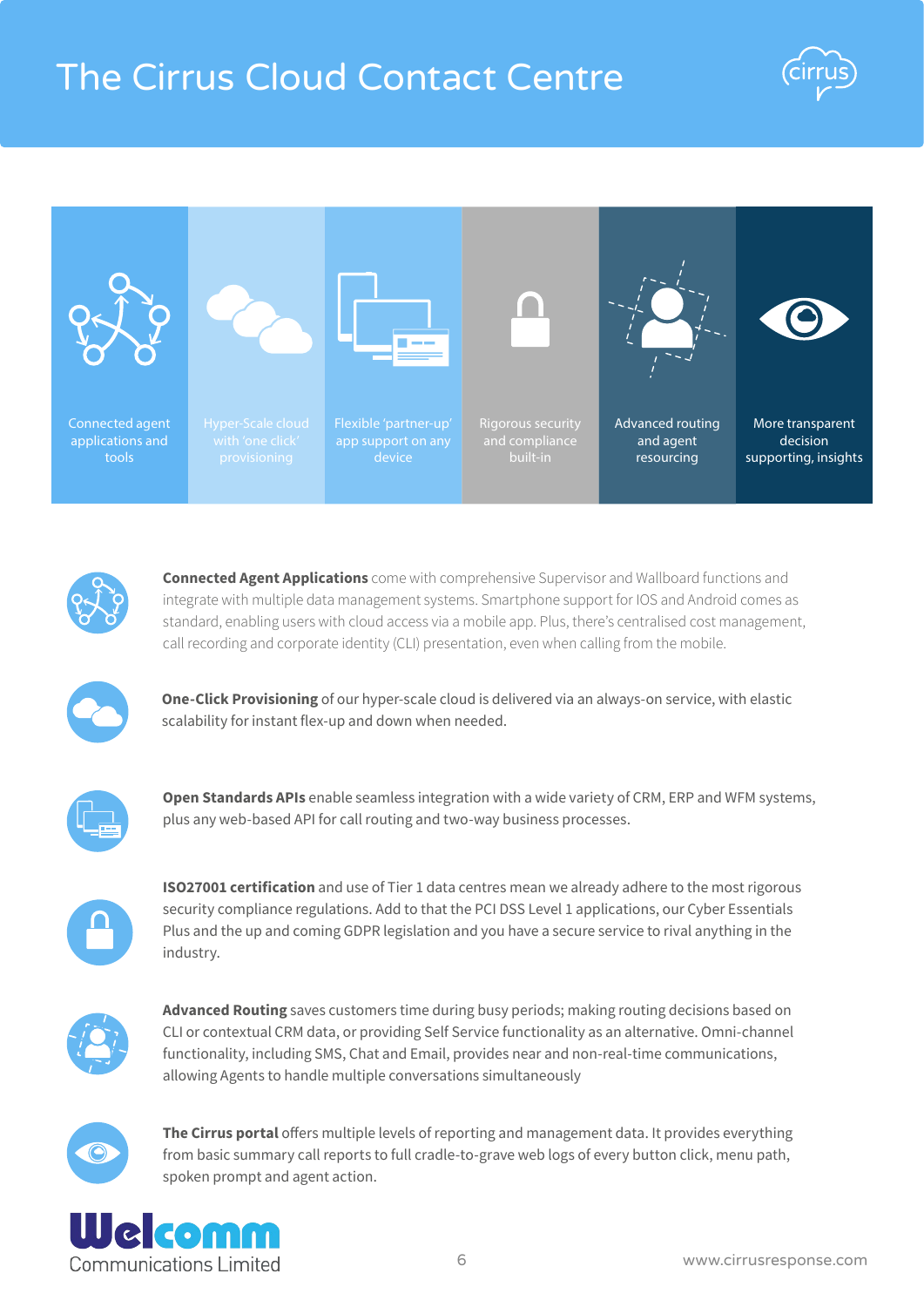# Omni-channel Communication



The average consumer operates across multiple media and multiple devices, seamlessly moving from one to another, often in the course of a single interaction. They expect businesses to be able to match this behaviour during customer service interactions.

Cirrus Omni-Channel offers a range of proprietary applications to enable engagement with your customers in the most responsive and effective way. Whenever and wherever it is most convenient for them.



Now you can easily launch new service channels and deliver a unified customer experience, regardless of whether it is through **WhatsApp**, **email**, **chat**, **video chat**, **SMS, MMS**, **voice**, **social media** or **app stores**.

[Cirrus Omni-Channel](http://www.cirrusresponse.com/contact-centre-applications/omni-channel) features a single layer dashboard for all channels, synchronous and asynchronous. It enables contact centre managers to provision a single team for all digital channels. Agents can carry out multiple engagements across different channels, simultaneously.

Our omni-channel platform provides a single integration point to CRM, consolidating data from all current and future channels. Agents are able to transfer customers between channels, if required, and can view an engagement history across all channels.

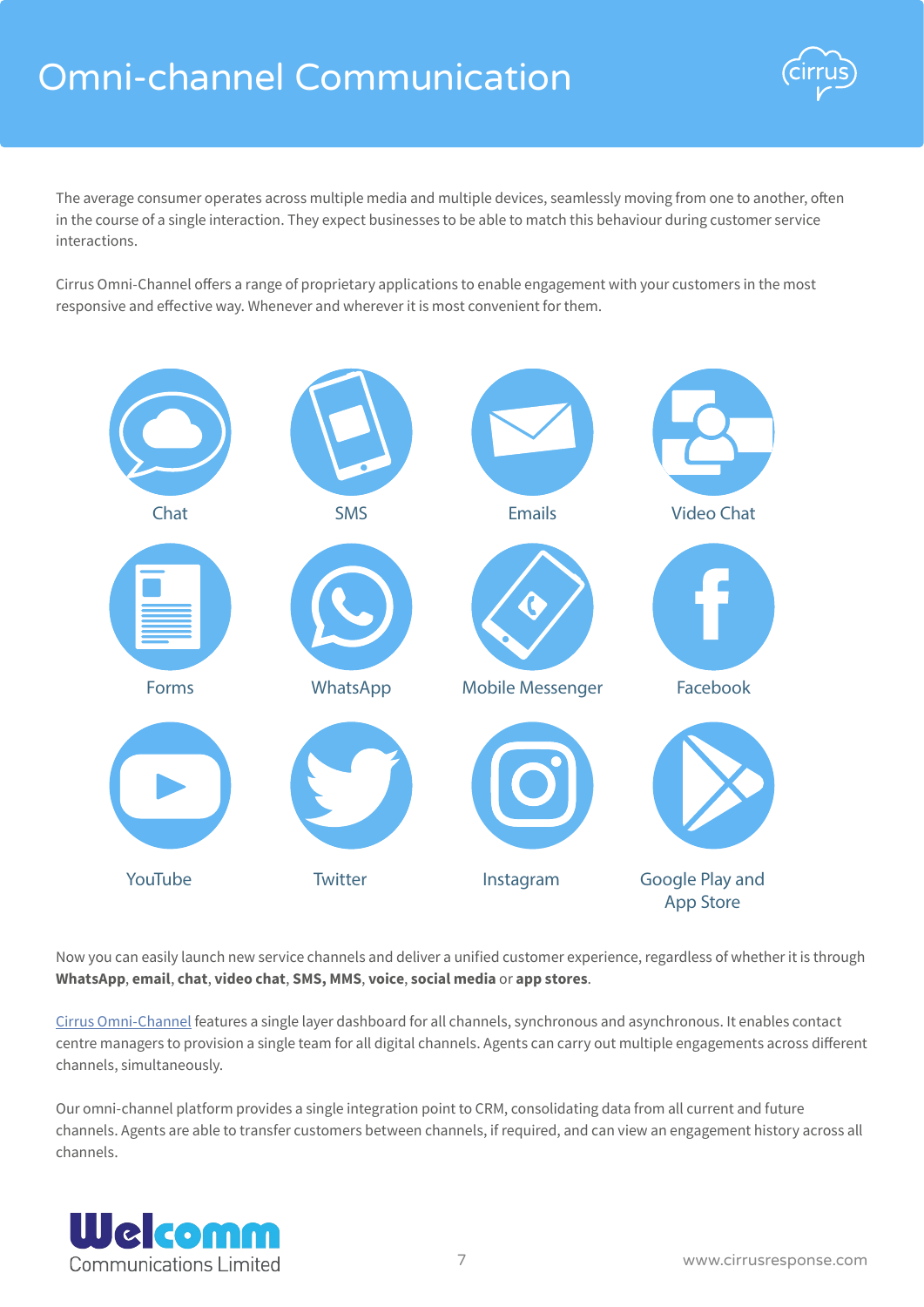# Meet Cirrus AI, the future of AI



**Artificial intelligence is a set of emerging technologies that will revolutionise the way customers engage with online support. However, not all AI systems are created equal.**

**We'd like to introduce you to [Cirrus AI](http://www.cirrusresponse.com/contact-centre-applications/artificial-intelligence), the conversational AI that will transform your online customer experience and deliver highly qualified leads to your sales teams.** 

CAI is different, in that it's conversational artificial intelligence that can relate to people on a human level. It is AI with emotional intelligence.

What's more CAI learns more about an organisation's industry and customers with every conversation. A CAI digital assistant understands tones of voice, language, concept, context, visitor intent, industry area and personalisation.

Cirrus experts will ensure CAI knows it's way around your website before engaging in meaningful dialogue with users. The conversational AI is capable of holding thousands of simultaneous conversations, but it also knows when it's time to pass a customer over to an experienced sales or contact centre agent.

### **Features**

- Off the shelf integrations SalesForce, Dynamics etc.
- Natural language conversations.
- Our conversational AI will learn and retain your content assigning conversations.
- Responses are not predefined.
- Knows who and how to ask for help in your company.
- Available 24/7.
- Single dashboard view of performance and reporting.
- Seamless transfer to other channels and detailed handover to agents.

### **Benefits:**

- Increase customer engagement.
- Increase and maximise sales leads.
- Increase employee satisfaction
- Reduce peak time pressures in the contact centre
- Allow agents to spend time on complex or high value
- interactions.
- Customers can connect with you whenever they want.

### Welcomm Communications Limited

**At Cirrus we believe Artificial Intelligence (AI) will never replace person-to-person interaction. However, it will help improve and inform those interactions, transforming your contact centre and driving more effective engagement.**

AI may lack the essential emotional intelligence that makes us human, but it delivers improvements in business process optimisation, agent productivity and customer experience. It frees up time that could be spent upskilling agents and allows them to focus on what they do best, engaging with customers.

The conversational AI is inexpensive and simple to deploy across your digital estate. CAI comes ready with a your industry specific persona. For more information on Cirrus AI, contact Cirrus now on 0333 103 3333 or [email](http://www.cirrusresponse.com/contact)  [us](http://www.cirrusresponse.com/contact).

There's nothing artificial about it's intelligence.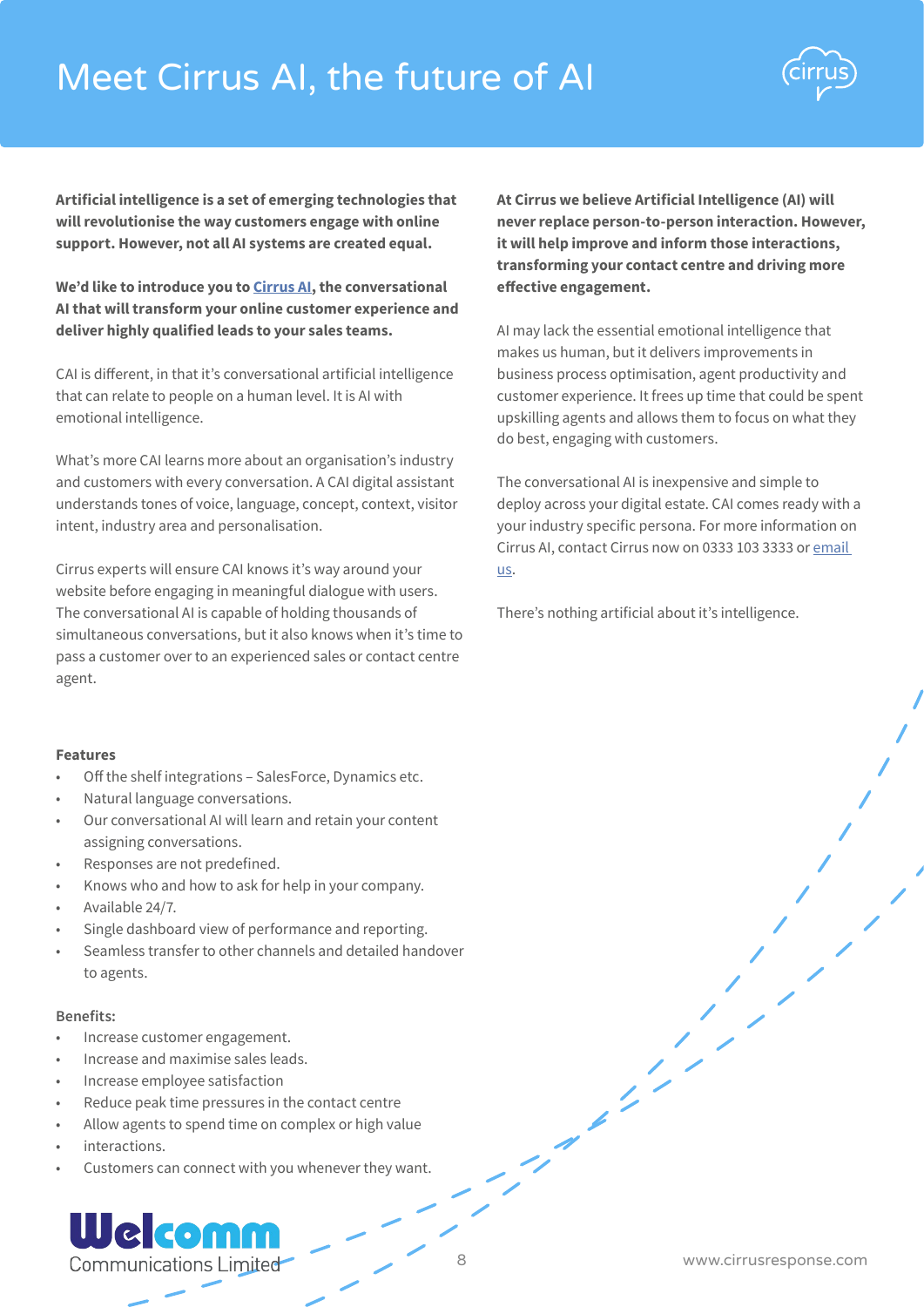

### **Avoiding Potholes and Navigating Roadblocks in the Customer Journey.**

Conversational AI and customer self-service tools can deliver really satisfying customer journeys, especially when the customer knows what they want, and the path to resolution is well defined. The customer experience really starts to break down however when the customer requires more than the self-service process or technology is set up to support, much like trying to drive to a destination only to find there's a roadblock up ahead.

### **To maintain a customer experience that is rewarding and builds positive brand sentiment, we need to divert the customer around the roadblock and get back on track.**

This is most often handled by introducing live agent assistance into the process, however there are multiple challenges to be overcome:

What will it cost to integrate with your web chat platform?



How will you handle congested channels or different opening hours for each team?



How will the agent see the history of the interaction?

Overcoming these hurdles introduces time, cost and risk into the process.

CAI has been fully integrated into our Omni-Channel platform



Fortunately Cirrus understands these hurdles and has an intimate knowledge of how to fuse technology innovation with what agents and contact centre professionals require to deliver exceptional customer experiences. So CAI has been fully integrated into our omnichannel platform allowing you to:

Provide agents with the back-story to any enquiry that is escalated to them

Provide the customer with a choice of contact methods should the contact centre team be unavailable

Choose whether to announce the introduction of live agents or whether this change risks loss of conversion/customer buy-in to the process

In addition to this, our omni-channel platform allows customers to switch between channels without interrupting their journey. So if a customer needs to break off their web chat session then both CAI and a live agent can assist the customer to switch to another channel (such as WhatsApp or Facebook Messenger for example), allowing them to continue the conversation from a mobile device, at the most convenient time for them.

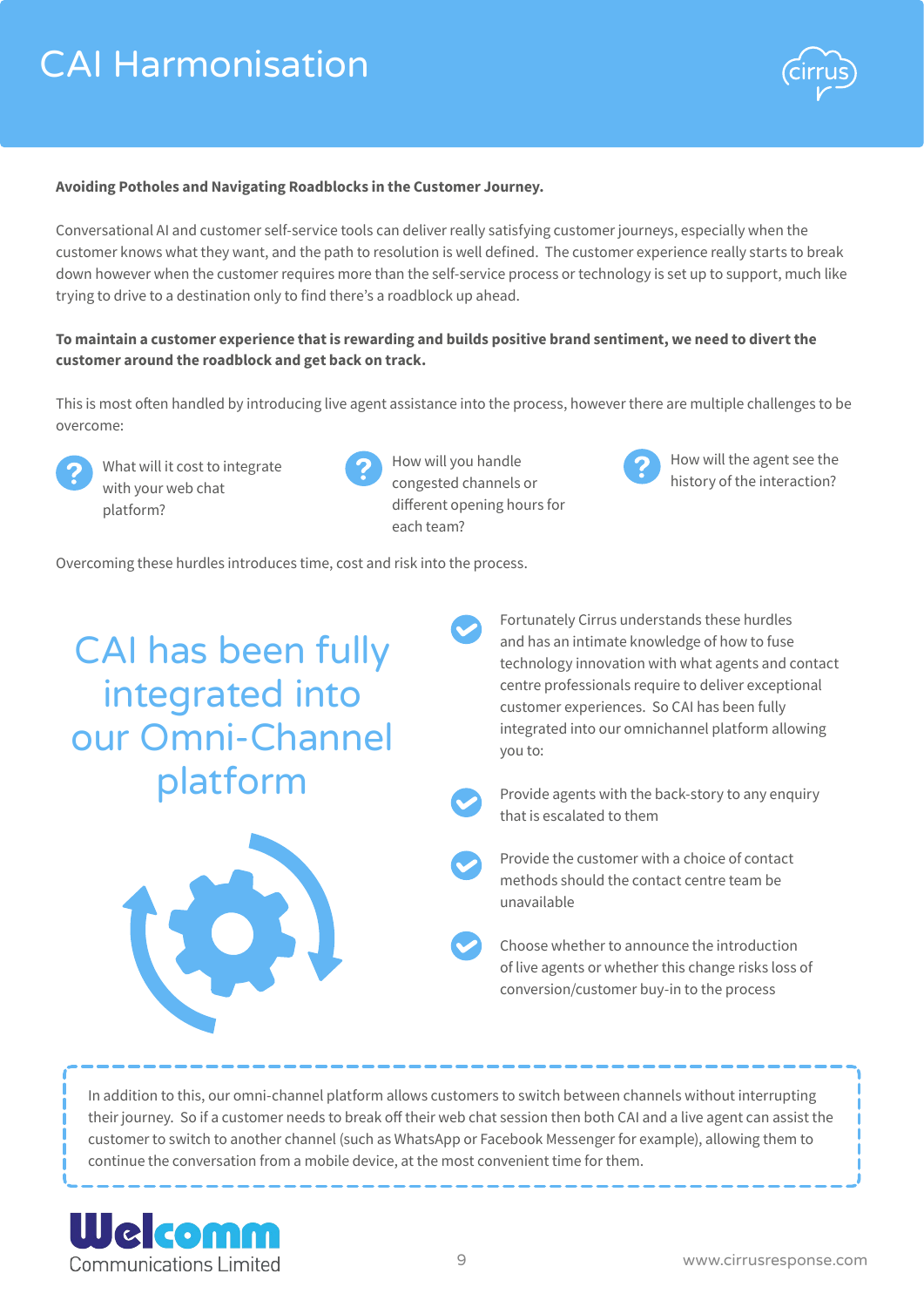

### **Introducing Cirrus Link Pay+. Empowering PCI Level 1 Secure Payments Across All Channels.**

Card data breaches are a major risk for businesses, with the information Commissioner's Office (ICO) reporting a total of 4,056 data security incidents during the second quarter of 2018/19.

Cirrus Link Pay+ removes this problem with a simple, pay-per-link solution on any channel.

### **Why Choose Link Pay+?**

- The PCI challenge is fixed with Link Pay+ agents/customer-facing staff are no longer exposed to any sensitive card data.
- Link Pay + is a cost-effective solution that removes any impetus to stock up on needless extra tech, with no additional service charges or rentals.
- Maximise your sales revenue and enhance your customer's overall experience customers can instantly and conveniently transact with you, whatever the device or communication channel.

### **Benefitting Your Organisation:**

- Customer-facing staff never see or hear the customers' card details making it easy to demonstrate compliance with HIPAA, MiFID II and FCA guidelines.
- You can have peace of mind knowing that Cirrus Link Pay+ is a Certified PCI DSS Level 1 Compliant solution.
- Never worry about card details being stored in call recordings or written down on paper again.
- Only pay for what you use no service charge or rentals for having the service.
- It's easy to get started with Cirrus Link Pay+ as it's an out of the box solution there's no equipment or software to be installed.

### **Works With Any Channel**

Start working with any channel you choose. If you can communicate in that channel, now you can transact securely with your customer within that channel.



Social



Webchat



**Email** 



Messenger



**SMS** 



WhatsApp



Voice



Amazon Marketplace